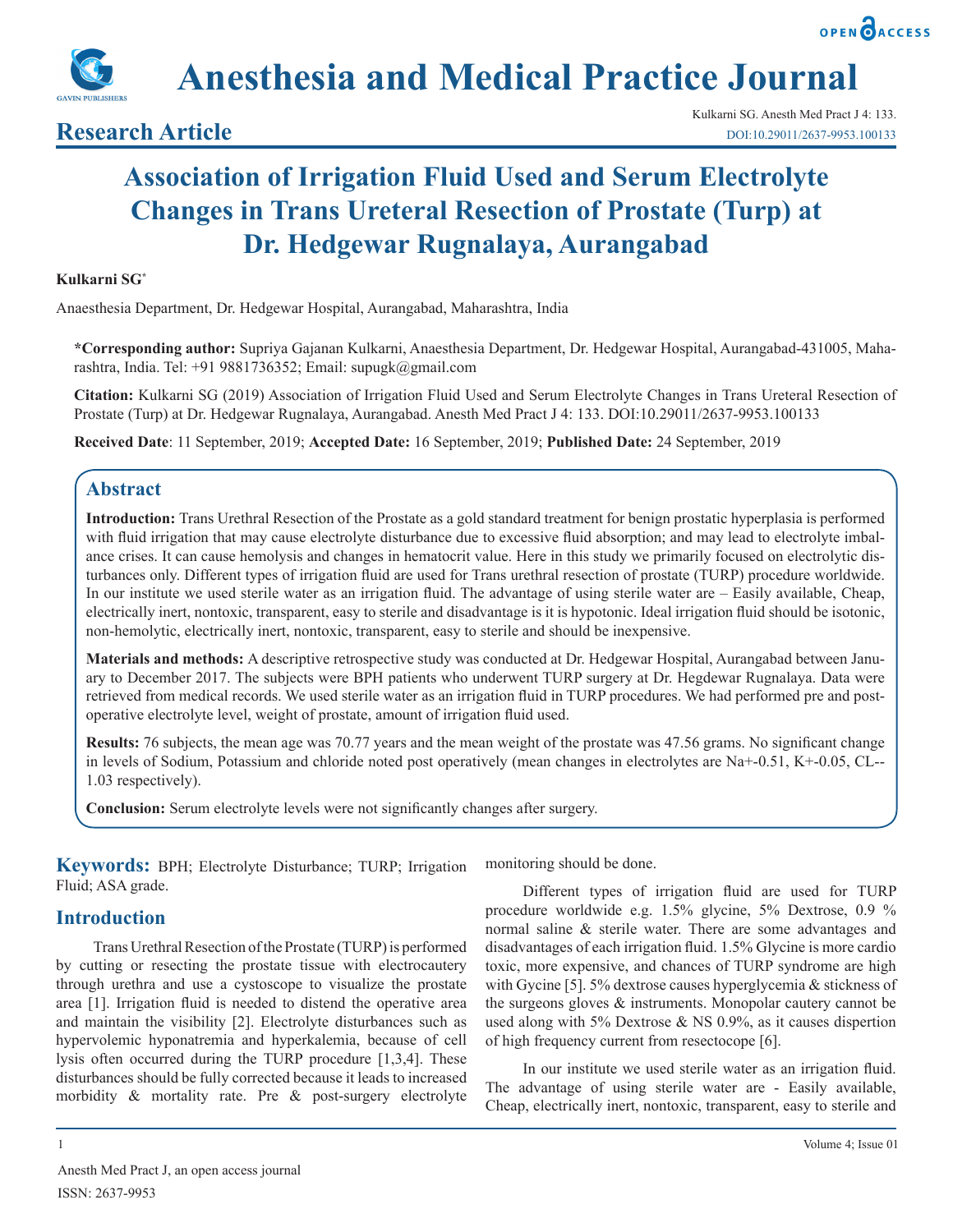**Citation:** Kulkarni SG (2019) Association of Irrigation Fluid Used and Serum Electrolyte Changes in Trans Ureteral Resection of Prostate (Turp) at Dr. Hedgewar Rugnalaya, Aurangabad. Anesth Med Pract J 4: 133. DOI:10.29011/2637-9953.100133

disadvantage is it is hypotonic. Ideal irrigation fluid should be isotonic, non-hemolytic, electrically inert, nontoxic, transparent, easy to sterile and should be inexpensive.

#### **Objective**

This study is to determine the incidence of changes in electrolyte level in TURP procedure.

**Material & methods:** This study was conducted at Hedgewar Hospital, Aurangabad, Maharashtra India. The subjects were benign prostatic hyperplasia (BPH) patients of ASA grade I & II who underwent TURP surgery in the period from January 2017 to December 2017. We had collected data of 76 patients. Data were retrieved from medical records, including 1) Name and Age 2) Weight of prostate 3) Serum Electrolyte level pre & post-surgery 4) Time of resection (in minutes), 5) Amount of irrigation fluid used in (liters) 6) Amount of irrigation fluid drained out (liters) 7) Difference in irrigation fluid used and drained out in liter. Electrolyte imbalance was defined as presence of any or both serum sodium  $\leq 130$  or  $> 145$  mmol/L and serum potassium  $\leq 3.5$ or > 5.5 mmol/L, Serum Chloride <97 or >117 mmol/L. Average age was 70.77 years, average weight of prostate 47.56 gm, average resection time 29 min, the average irrigation fluid used 8.3 liter, average irrigation fluid came out 8.22 liter. All patients had received subarachnoid block with Inj. Bupivacane 0.5 heavy. Average level of subarachnoid block was T10, average IV fluid given intraop were 1 liter of Ringer lactate.

**Inclusion criteria:** Patients with Benign prostate hyperplasia BPH of ASA grade I & II.

#### **Exclusion criteria**

- Patient who were having comorbidities like
- Patients of hypertension who were on diuretics,
- DM- uncontrolled requiring Inj. Insulin
- Patients having cardiac conditions like IHD, Old MI, on diuretic and antiplatelet agents like clopidogrel.
- Patients undergoing additions surgery along with TURP like cystolitholapexy, cystolithotripsy
- Patient having urinary tract infection urine pus cells  $>10$ .
- Patient having pre op electrolyte imbalance.

#### **Material & Methods**

In our setup we used the sterile water as an irrigation fluid in all TURP procedures. We compared preoperative and postoperative electrolyte changes and difference in irrigation fluid used and drained out during TURP of the all patients. In our institution surgeon does low pressure TURP i.e. bladder is frequently evacuated and does not allow to distend. The height of irrigation

fluid was constant, i.e. 70 cm.

Statistical analysis was done using Graph Pad insta program. Results and baseline characteristics were described by mean and standard deviation. One-way ANOVA was applied to determine significant changes between pre and post-surgery variables. As P value less than 0.05 considered statistically significant.

## **Result and Discussion**

76 Male subject of BPH who required TURP, was enrolled in this study of age group 53 to 97. The P value is  $< 0.0001$ , considered extremely significant. Variation among column means is significantly greater than expected by chance. Tukey-Kramer Multiple Comparisons Test: If the value of q is greater than 3.344 then the P value is less than 0.05. Average pre-operative serum electrolyte were, average Na<sup>+</sup> 135.81, average K<sup>+</sup> 4.21, average Cl-102.11 (Refrence T-1, T-2, T-3). And average post-operative serum electrolyte was, average Na<sup>+</sup> 135.15, average K<sup>+</sup> 4.27, average Cl<sup>-</sup> 102.4 (Refrence T-1, T-2, T-3).

Mean irrigation fluid used was 8.3 liters, mean irrigation fluid drained out 8.2 liters, mean irrigation fluid absorbed 0.07 liters (Reference T-5).

Average age in years was 70.77 years, average weight of prostate gland in grams was 47.56 gms, average resection time 29 minutes (Reference T-6).

No significant difference found in pre and post levels of Na<sup>+</sup>, K+ & Cl- . No significant difference found in the irrigation fluid used and came out of bladder. The fluid is absorbed directly into the vascular system when the tissue has been resected and venous sinus opened [7]. Fluid pressure exceeds 2 kPa (15 mm Hg) significantly increases volume absorption [8,9]. Electrolyte imbalance such as hyponatremia, hyperkalemia, and hypo/hyperchloridemia often occurred when excessive fluid was absorbed during the TURP procedure, depending upon which fluid is used for irrigation [7,8]. Preoperative electrolyte monitoring is most important before TURP. Some factors can influence the electrolyte disturbances; such as weight of resected tissue, intravenous fluids, irrigation fluids, irrigation volume, and the time spent for surgery [4].

We had done all the cases under regional anaesthesia i.e. subarachnoid block, symptoms caused due to electrolyte imbalance can be early picked up in regional anaesthesia but in case of GA general anaesthesia it can be masked and may be recognize after full blown TURP syndrome [3].

Also that duration of surgery, amount of irrigation fluid used, height of irrigation fluid are the major factors which plays role in electrolyte imbalance. Dilutional hypernatremia can causes neurological symptoms like headache, confusion, visual disturbance and convulsion etc. and hypo osmolality due to fluid absorption can causes hemolysis. K Gupta, et al. mentioned in their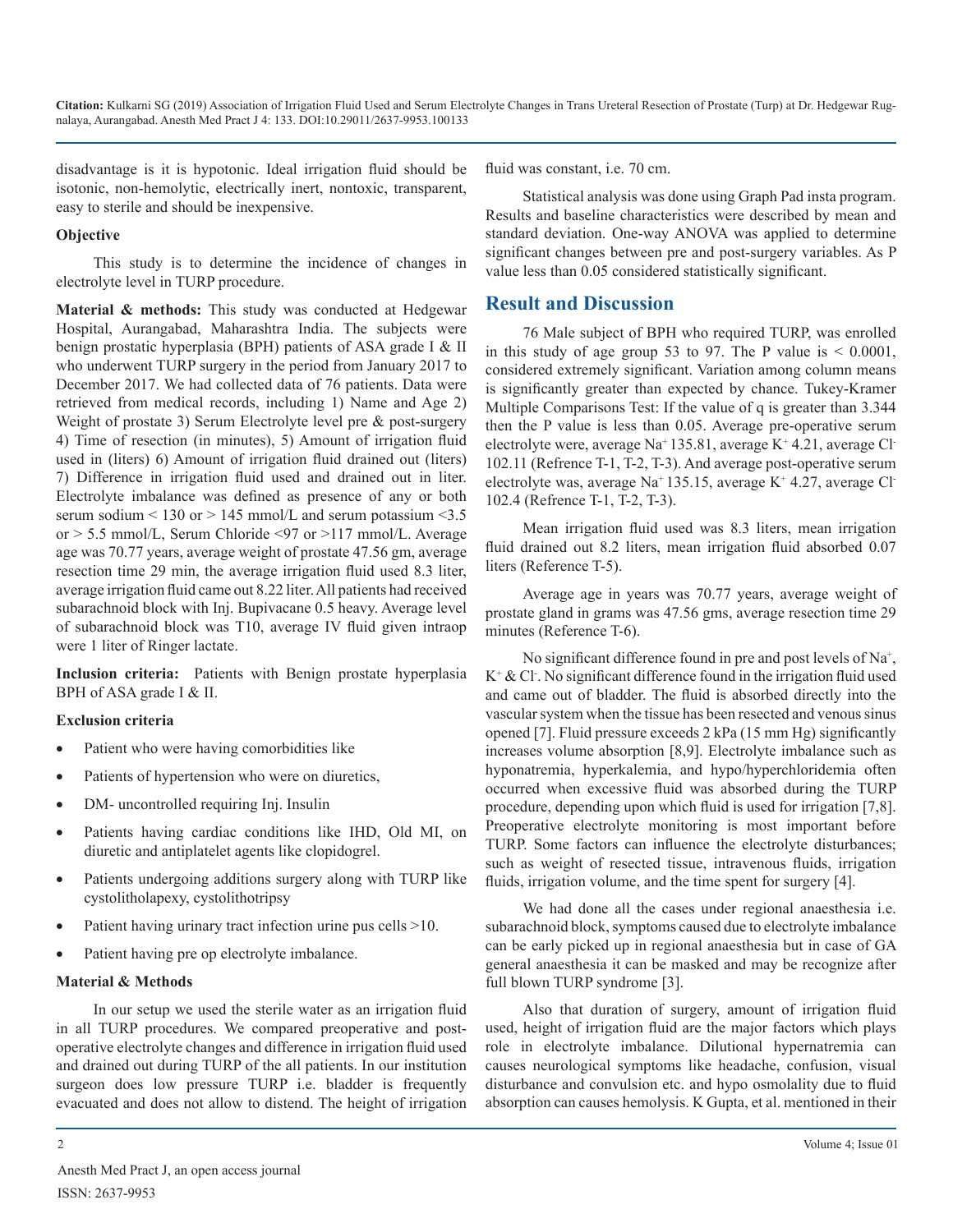**Citation:** Kulkarni SG (2019) Association of Irrigation Fluid Used and Serum Electrolyte Changes in Trans Ureteral Resection of Prostate (Turp) at Dr. Hedgewar Rugnalaya, Aurangabad. Anesth Med Pract J 4: 133. DOI:10.29011/2637-9953.100133

article that satisfactory reduction of serum Na+ level and elevation of serum K+ level was observed post operatively which was directly proportional to volume of irrigation fluid used, duration of procedure and volume of prostate gland resected [8].

duration of surgery was not more than 30 minutes and volume of prostate was not more than 48 gm [9,10].

Here in our study low pressure TURP were done i.e. bladder was frequently evacuated and did not allowed to distend the difference between amount of irrigation fluid used and amount which had drained out was not significant which indicate very minimal absorption of fluid through open venous sinuses. Average

Mohrari RS, et al. also did the study in 2008 using sterile water as an irrigating fluid for TURP in 1600 cases & found no statistically significant changes in serum sodium, blood urea nitrogen, creatinine & hematocrit values. Our results are similar to their study that no significant difference found in pre & postoperative electrolytes. Mean changes in electrolyte are Na+ 0.51,  $K^+$  0.05, Cl· 1.03.

| Comparison              | <b>Mean Difference</b> |        | <b>P</b> Value |
|-------------------------|------------------------|--------|----------------|
| Pre Na Vs Post Na       | $-0.5066$              | 0.9031 | P < 0.05       |
| Pre Na Vs Difference F  | 134.34                 | 239.51 | P < 0.001      |
| Post Na Vs Difference F | 134.85                 | 240.42 | P < 0.001      |

**Table 1:** Pre Na vs post Na vs difference in fluid.

In table 1, we were done comparison of Pre and post Na and Fluid, the mean difference of pre and post Na was -0.5066 which was insignificant. Value of Pre Na Vs Difference F and Post Na Vs Difference F were also non-significant.

| Comparison             | <b>Mean Difference</b> | Q      | P Value   |
|------------------------|------------------------|--------|-----------|
| Pre K Vs Post K        | $-0.01539$             | 0.1998 | P < 0.05  |
| Pre K Vs Difference F  | 3.769                  | 48.919 | P < 0.001 |
| Post K Vs Difference F | 3.785                  | 49.119 | P < 0.001 |

Table 2: Pre K vs Post K vs difference in fluid.

In table 2, we were done comparison of Pre K Vs Post K and Fluid, the mean difference of pre and post K was -0.01539 which was insignificant. Value of Pre K Vs Difference F and Post K Vs Difference F were statistically highly insignificant.

| Comparison              | <b>Mean Difference</b> | Q      | P Value   |
|-------------------------|------------------------|--------|-----------|
| Pre Cl Vs Post Cl       | $-1.022$               | 1.662  | P < 0.05  |
| Pre Cl Vs Difference F  | 101.32                 | 164.73 | P < 0.001 |
| Post Cl Vs Difference F | 102.34                 | 166.39 | P < 0.001 |

Table 3: Pre Cl Vs Post Cl Vs difference in fluid.